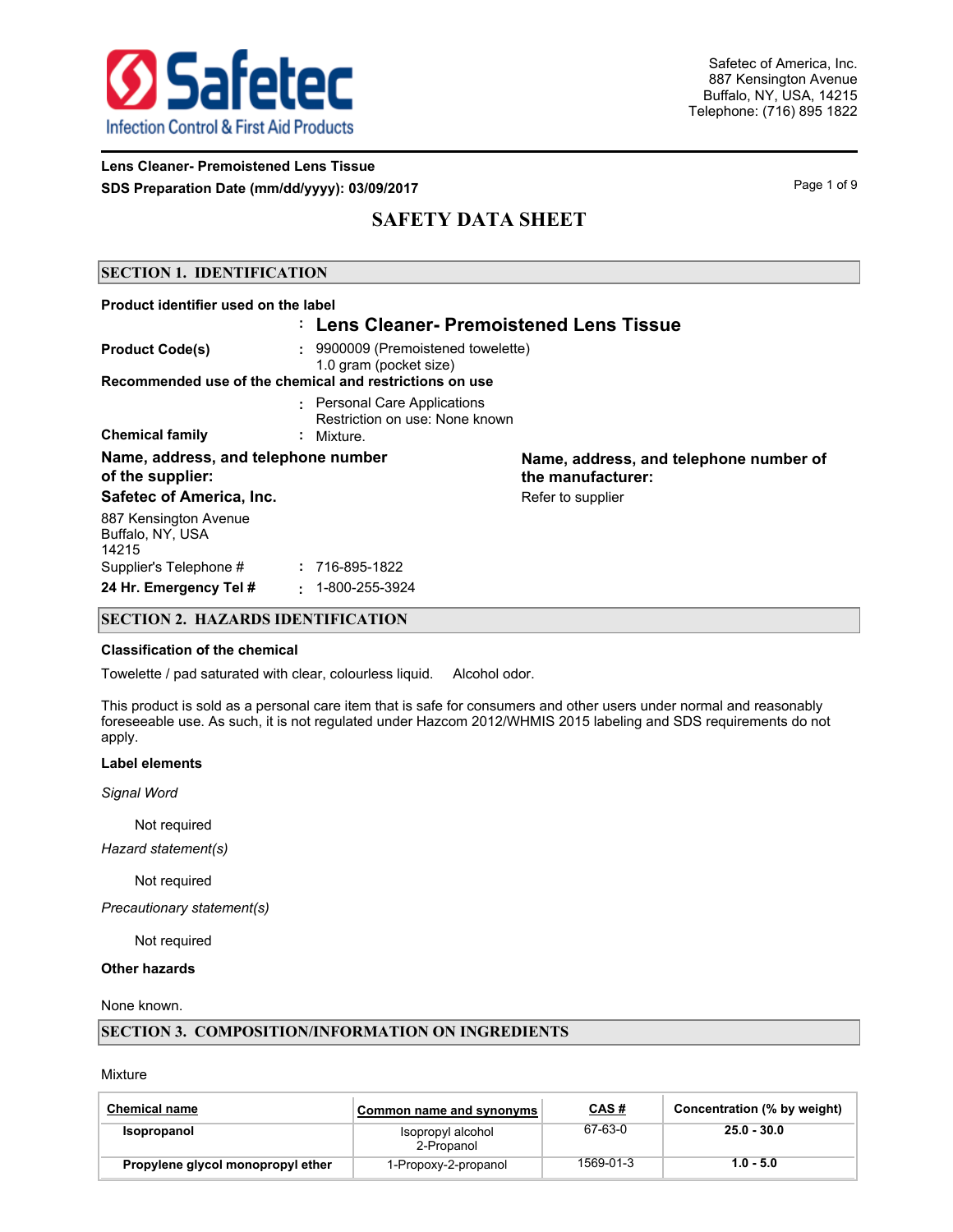

## **Lens Cleaner- Premoistened Lens Tissue SDS Preparation Date (mm/dd/yyyy): 03/09/2017** Page 2 of 9

# **SAFETY DATA SHEET**

## **SECTION 4. FIRST-AID MEASURES**

| <b>Description of first aid measures</b> |                                                                                                                                                                                                                                    |
|------------------------------------------|------------------------------------------------------------------------------------------------------------------------------------------------------------------------------------------------------------------------------------|
| Ingestion                                | : Harmful effects are not expected under normal usage.                                                                                                                                                                             |
| Inhalation                               | Harmful effects are not expected under normal usage.                                                                                                                                                                               |
| Skin contact                             | Harmful effects are not expected under normal usage. If skin irritation or rash occurs:<br>Get medical advice/attention.                                                                                                           |
| Eye contact                              | : If in eyes: Rinse cautiously with water for several minutes. If eye irritation persists: get<br>medical advice/attention.                                                                                                        |
|                                          | Most important symptoms and effects, both acute and delayed                                                                                                                                                                        |
|                                          | : None expected, when used as intended.                                                                                                                                                                                            |
|                                          | Indication of any immediate medical attention and special treatment needed                                                                                                                                                         |
|                                          | : Treat symptomatically.                                                                                                                                                                                                           |
|                                          | <b>SECTION 5. FIRE-FIGHTING MEASURES</b>                                                                                                                                                                                           |
| <b>Extinguishing media</b>               |                                                                                                                                                                                                                                    |
| Suitable extinguishing media             |                                                                                                                                                                                                                                    |
|                                          | Dry chemicals. Foam. Carbon dioxide (CO2). Water or fog spray.                                                                                                                                                                     |
| Unsuitable extinguishing media           |                                                                                                                                                                                                                                    |
|                                          | : Do not use water jet as extinguisher, as this will spread the fire.                                                                                                                                                              |
|                                          | Special hazards arising from the substance or mixture / Conditions of flammability                                                                                                                                                 |
|                                          | : Flammable liquid and vapor.                                                                                                                                                                                                      |
|                                          | Flammability classification (OSHA 29 CFR 1910.106)                                                                                                                                                                                 |
|                                          | Flammable Liquids - Category 3                                                                                                                                                                                                     |
| <b>Hazardous combustion products</b>     |                                                                                                                                                                                                                                    |
|                                          | Carbon oxides                                                                                                                                                                                                                      |
|                                          | $\bullet$ . The set of the set of the set of the set of the set of the set of the set of the set of the set of the set of the set of the set of the set of the set of the set of the set of the set of the set of the set of the s |

#### **Special protective equipment and precautions for firefighters**

*Protective equipment for fire-fighters*

**:** Firefighters should wear an approved full-face, self-contained breathing apparatus (SCBA) and impervious clothing.

*Special fire-fighting procedures*

**:** Cool containers exposed to heat with water spray and remove container, if no risk is involved.

## **SECTION 6. ACCIDENTAL RELEASE MEASURES**

### **Personal precautions, protective equipment and emergency procedures**

Eliminate all ignition sources (no smoking, flares, sparks, or flames in immediate **:** area). Wear appropriate personal protective equipment. **Environmental precautions :** Avoid release to the environment.

- **Methods and material for containment and cleaning up**
- **:** Wipe up with absorbent material (e.g. cloth, fleece).

#### **Special spill response procedures**

**:** Not applicable.

### **SECTION 7. HANDLING AND STORAGE**

#### **Precautions for safe handling**

- : Keep away from heat, hot surfaces, sparks, open flames and other ignition sources -No smoking. Do not ingest or swallow. Observe good industrial hygiene practices. **Conditions for safe storage :** Keep containers closed when not in use.
- **Incompatible materials :** Strong oxidizing agents. Acids.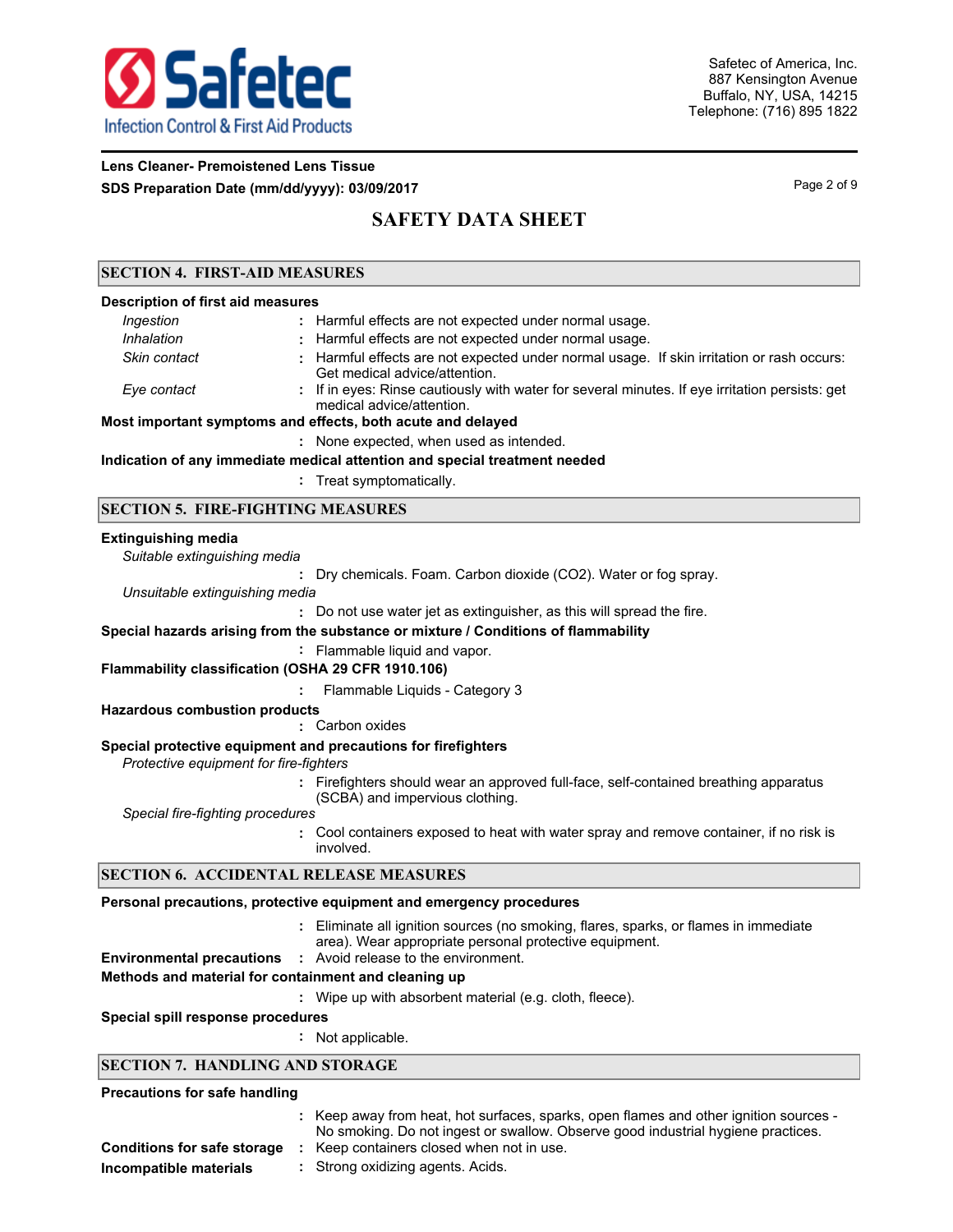

## **Lens Cleaner- Premoistened Lens Tissue SDS Preparation Date (mm/dd/yyyy): 03/09/2017** Page 1 of 9

# **SAFETY DATA SHEET**

## **SECTION 8. EXPOSURE CONTROLS / PERSONAL PROTECTION**

| <b>Exposure Limits:</b>              |            |                  |                           |             |
|--------------------------------------|------------|------------------|---------------------------|-------------|
| <b>Chemical Name</b>                 |            | <b>ACGIH TLV</b> | <b>OSHA PEL</b>           |             |
|                                      | <b>TWA</b> | <b>STEL</b>      | <b>PEL</b>                | <b>STEL</b> |
| Isopropanol                          | $200$ ppm  | 400 ppm          | 400 ppm (980<br>$mg/m3$ ) | N/Av        |
| Propylene glycol monopropyl<br>ether | N/Av       | N/A <sub>v</sub> | N/Av                      | N/Av        |

## **Exposure controls**

#### **Ventilation and engineering measures**

|                                       |  | : None required under normal conditions.                                 |  |  |  |
|---------------------------------------|--|--------------------------------------------------------------------------|--|--|--|
| <b>Respiratory protection</b>         |  | : None required under normal conditions.                                 |  |  |  |
| <b>Skin protection</b>                |  | : None required under normal conditions.                                 |  |  |  |
| Eye / face protection                 |  | : None required under normal conditions.                                 |  |  |  |
|                                       |  | <b>Other protective equipment</b> : None required when used as intended. |  |  |  |
| <b>General hygiene considerations</b> |  |                                                                          |  |  |  |

**:** Always observe good personal hygiene measures, such as washing after handling the material and before eating, drinking, and/or smoking.

### **SECTION 9. PHYSICAL AND CHEMICAL PROPERTIES**

| Appearance                                          |  | Towelette / pad saturated with clear, colourless liquid. |  |  |  |
|-----------------------------------------------------|--|----------------------------------------------------------|--|--|--|
| Odour                                               |  | : Alcohol odour.                                         |  |  |  |
| <b>Odour threshold</b>                              |  | : Not available.                                         |  |  |  |
| рH                                                  |  | : 9.5                                                    |  |  |  |
| <b>Melting/Freezing point</b>                       |  | : Not available.                                         |  |  |  |
| Initial boiling point and boiling range             |  |                                                          |  |  |  |
|                                                     |  | : Not available.                                         |  |  |  |
| <b>Flash point</b>                                  |  | 26.1°C (79°F)                                            |  |  |  |
| <b>Flashpoint (Method)</b>                          |  | : Closed cup                                             |  |  |  |
| <b>Evaporation rate (BuAe = 1)</b> : Not available. |  |                                                          |  |  |  |
| Flammability (solid, gas)                           |  | : Not applicable.                                        |  |  |  |
| Lower flammable limit (% by vol.)                   |  |                                                          |  |  |  |
|                                                     |  | $1.3\%$                                                  |  |  |  |
| Upper flammable limit (% by vol.)                   |  |                                                          |  |  |  |
|                                                     |  | 12%                                                      |  |  |  |
| <b>Oxidizing properties</b>                         |  | : Not applicable                                         |  |  |  |
| <b>Explosive properties</b>                         |  | : Not explosive                                          |  |  |  |
| Vapour pressure                                     |  | : Not available.                                         |  |  |  |
| <b>Vapour density</b>                               |  | : Not available.                                         |  |  |  |
| <b>Relative density / Specific gravity</b>          |  |                                                          |  |  |  |
|                                                     |  | : 0.9                                                    |  |  |  |
| Solubility in water                                 |  | : Complete                                               |  |  |  |
| Other solubility(ies)                               |  | : Not available.                                         |  |  |  |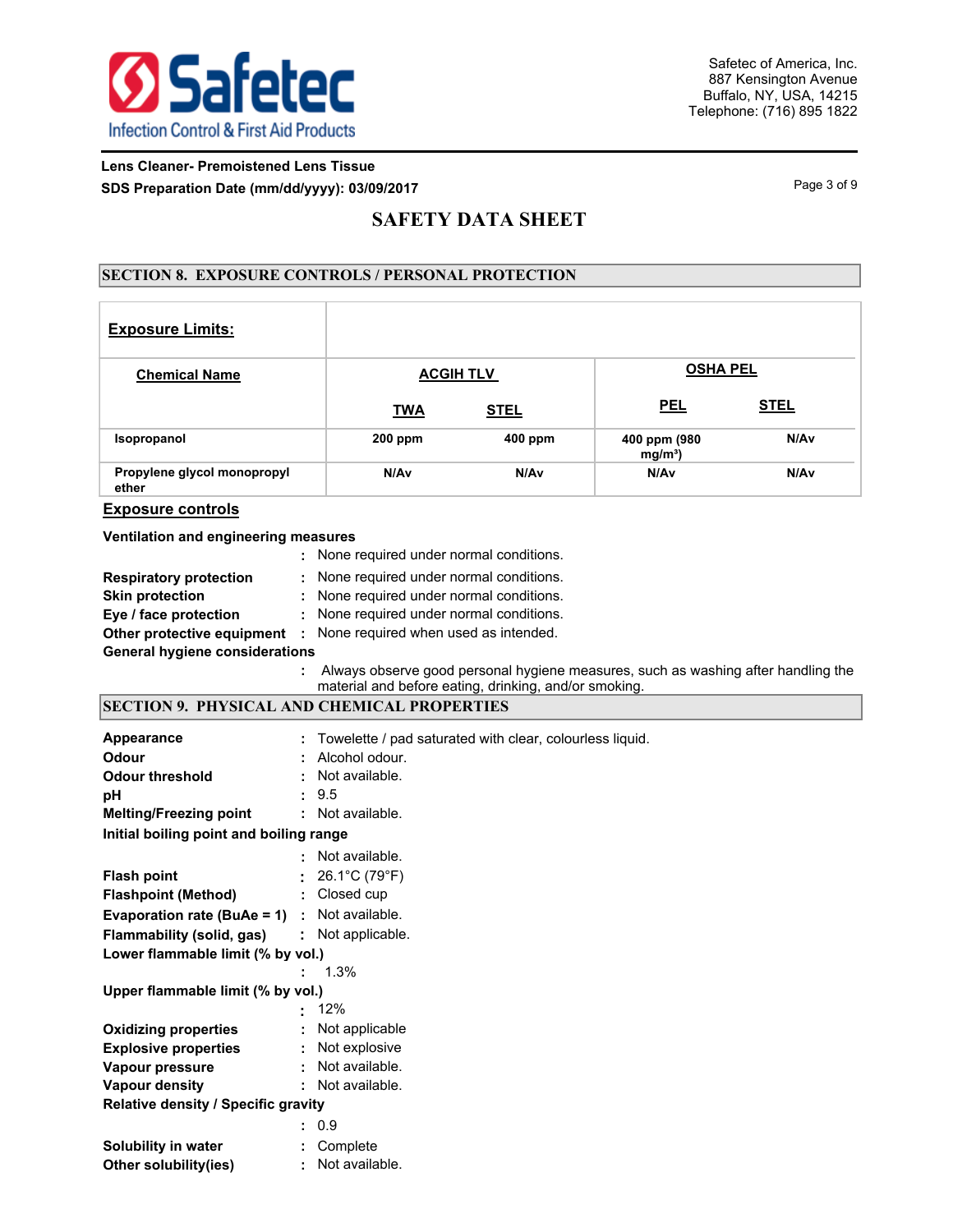

## **Lens Cleaner- Premoistened Lens Tissue SDS Preparation Date (mm/dd/yyyy): 03/09/2017** Page 4 of 9

# **SAFETY DATA SHEET**

**Partition coefficient: n-octanol/water or Coefficient of water/oil distribution**

|                                    |   | Not available. |
|------------------------------------|---|----------------|
| <b>Auto-ignition temperature</b>   | ٠ | Not available. |
| Decomposition temperature :        |   | Not available. |
| <b>Viscosity</b>                   |   | Not available. |
| Volatiles (% by weight)            |   | Not available. |
| Volatile organic Compounds (VOC's) |   |                |
|                                    |   | Not available. |
| Absolute pressure of container     |   |                |
|                                    |   | Not available. |
| <b>Flame projection length</b>     |   | Not available. |
| Other physical/chemical comments   |   |                |
|                                    |   |                |

**:** None known or reported by the manufacturer.

| <b>SECTION 10. STABILITY AND REACTIVITY</b> |                                                                                                  |  |  |  |  |  |  |
|---------------------------------------------|--------------------------------------------------------------------------------------------------|--|--|--|--|--|--|
| <b>Reactivity</b>                           | The product is stable and non-reactive under normal conditions of use, storage and<br>transport. |  |  |  |  |  |  |
| <b>Chemical stability</b>                   | : Material is stable under normal conditions.                                                    |  |  |  |  |  |  |
| Possibility of hazardous reactions          |                                                                                                  |  |  |  |  |  |  |
|                                             | Hazardous polymerization does not occur.                                                         |  |  |  |  |  |  |
| <b>Conditions to avoid</b>                  | : Keep away from heat, sparks and open flames.                                                   |  |  |  |  |  |  |
| Incompatible materials                      | : See Section 7 (Handling and Storage) for further details.                                      |  |  |  |  |  |  |
| <b>Hazardous decomposition products</b>     |                                                                                                  |  |  |  |  |  |  |
|                                             | See Section 5 (Fire Fighting Measures).                                                          |  |  |  |  |  |  |

## **SECTION 11. TOXICOLOGICAL INFORMATION**

### **Information on likely routes of exposure:**

| Routes of entry inhalation | : YES |
|----------------------------|-------|
| Routes of entry skin & eye | : YFS |

|  |  | Bernard of color because the |  |  |  | - -- - |  |
|--|--|------------------------------|--|--|--|--------|--|

**Routes of entry Ingestion :** YES

**Routes of exposure skin absorption**

**:** YES

### **Potential Health Effects:**

#### **Signs and symptoms of short-term (acute) exposure**

*Sign and symptoms Inhalation*

|                                         | $\blacksquare$ | None expected, when used as intended.                                                                                                     |
|-----------------------------------------|----------------|-------------------------------------------------------------------------------------------------------------------------------------------|
| Sign and symptoms ingestion             |                |                                                                                                                                           |
|                                         |                | : None expected, when used as intended.                                                                                                   |
| Sign and symptoms skin                  |                | : None expected, when used as intended.                                                                                                   |
| Sign and symptoms eyes                  |                | : None expected, when used as intended. Direct eye contact may cause irritation.<br>Symptoms may include tearing, redness and discomfort. |
| <b>Potential Chronic Health Effects</b> |                |                                                                                                                                           |
|                                         |                | None expected, when used as intended.                                                                                                     |
| <b>Mutagenicity</b>                     |                | : Not expected to be mutagenic.                                                                                                           |

**Carcinogenicity :** This product is not considered to be a carcinogen by IARC, ACGIH, NTP, or OSHA.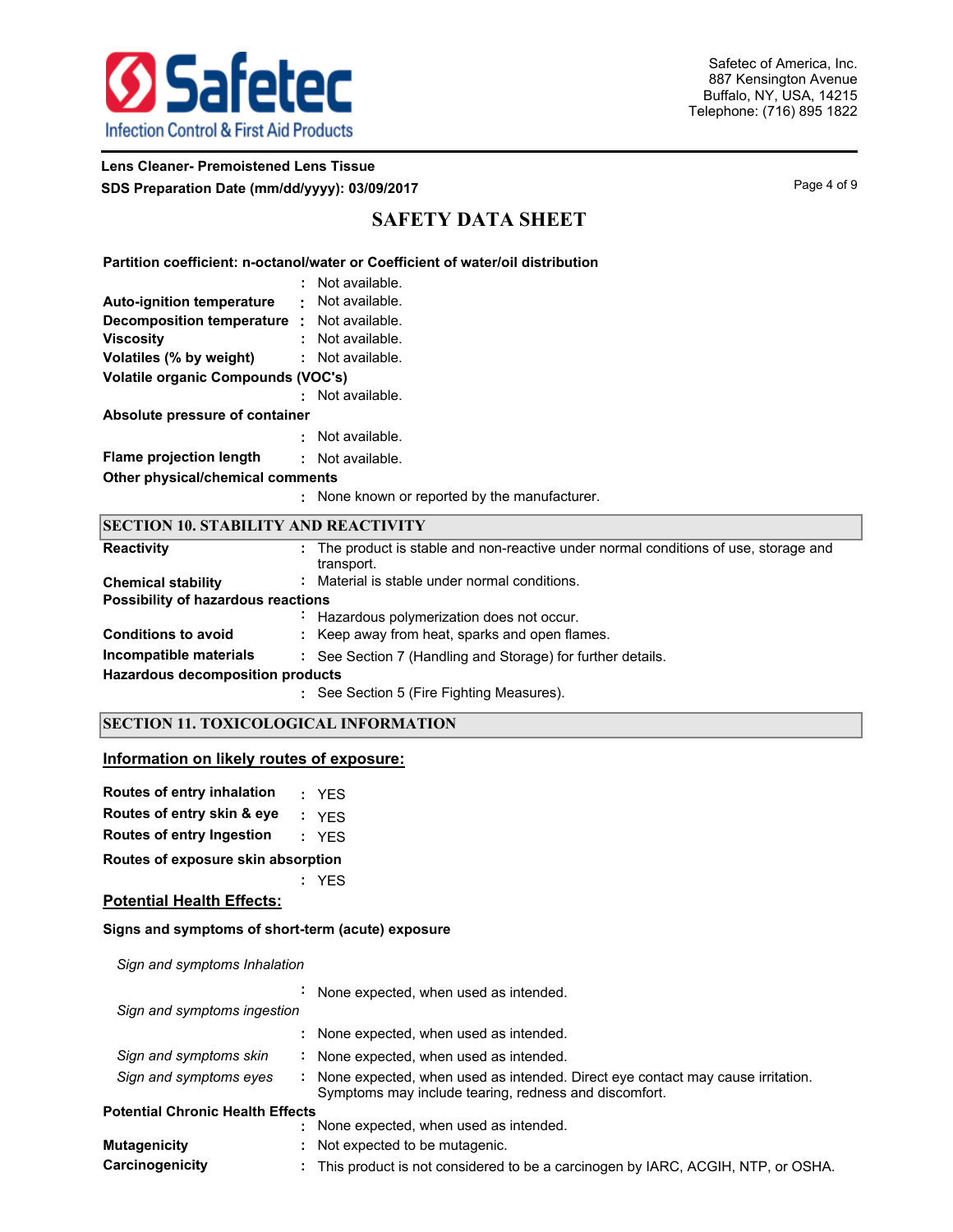

## **Lens Cleaner- Premoistened Lens Tissue SDS Preparation Date (mm/dd/yyyy): 03/09/2017** Page 1 and the page 5 of 9

# **SAFETY DATA SHEET**

## **Reproductive effects & Teratogenicity**

| : This product is not expected to cause reproductive or developmental effects. |  |
|--------------------------------------------------------------------------------|--|
|                                                                                |  |

**Sensitization to material :** Not expected to be a skin or respiratory sensitizer.

**Specific target organ effects :** None expected, when used as intended.

**Medical conditions aggravated by overexposure**

|  |  |  |  | None reported by the manufacturer. |
|--|--|--|--|------------------------------------|
|--|--|--|--|------------------------------------|

- **Synergistic materials :** None reported by the manufacturer.
- **Toxicological data :** See below for individual ingredient acute toxicity data.

|                                      | $LC_{50}(4hr)$                  | LD <sub>50</sub> |                  |  |  |
|--------------------------------------|---------------------------------|------------------|------------------|--|--|
| <b>Chemical name</b>                 | inh, rat                        | (Oral, rat)      | (Rabbit, dermal) |  |  |
| Isopropanol                          | 17 000 ppm (41.8 mg/L) (vapour) | 4720 mg/kg       | 12 890 mg/kg     |  |  |
| Propylene glycol monopropyl<br>ether | N/Av                            | 2504 mg/kg       | N/Av             |  |  |

## **Other important toxicologica**l **hazards**

**:** None known or reported by the manufacturer.

#### **SECTION 12. ECOLOGICAL INFORMATION** The product is not classified as environmentally hazardous. Avoid release to the environment. **Ecotoxicity :**

## *Ecotoxicity data:*

|                                      |               | <b>Toxicity to Fish</b>       |               |                 |  |  |
|--------------------------------------|---------------|-------------------------------|---------------|-----------------|--|--|
| Ingredients                          | <b>CAS No</b> | LC50/96h                      | NOEC / 21 day | <b>M</b> Factor |  |  |
| Isopropanol                          | 67-63-0       | 9640 mg/L (Fathead<br>minnow) | N/Av          | None.           |  |  |
| Propylene glycol monopropyl<br>ether | 1569-01-3     | >100 mg/L (Rainbow<br>trout)  | N/Av          | None.           |  |  |

| Ingredients                          | <b>CAS No</b> | <b>Toxicity to Daphnia</b>            |               |                 |  |  |
|--------------------------------------|---------------|---------------------------------------|---------------|-----------------|--|--|
|                                      |               | EC50/48h                              | NOEC / 21 day | <b>M</b> Factor |  |  |
| Isopropanol                          | 67-63-0       | > 10 000 mg/L/24hr<br>(Daphnia magna) | 30 mg/L       | None.           |  |  |
| Propylene glycol monopropyl<br>ether | 1569-01-3     | >100mg/L(Daphnia<br>magna)            | N/Av          | None.           |  |  |

| Ingredients                          | <b>CAS No</b> |                         | <b>Toxicity to Algae</b> |                 |  |  |  |
|--------------------------------------|---------------|-------------------------|--------------------------|-----------------|--|--|--|
|                                      |               | EC50 / 96h or 72h       | NOEC / 96h or 72h        | <b>M</b> Factor |  |  |  |
| Isopropanol                          | 67-63-0       | N/Av                    | N/Av                     | None.           |  |  |  |
| Propylene glycol monopropyl<br>ether | 1569-01-3     | >100 mg/L (Green algae) | N/A <sub>v</sub>         | None.           |  |  |  |

**Persistence and degradability**

Not available. **:**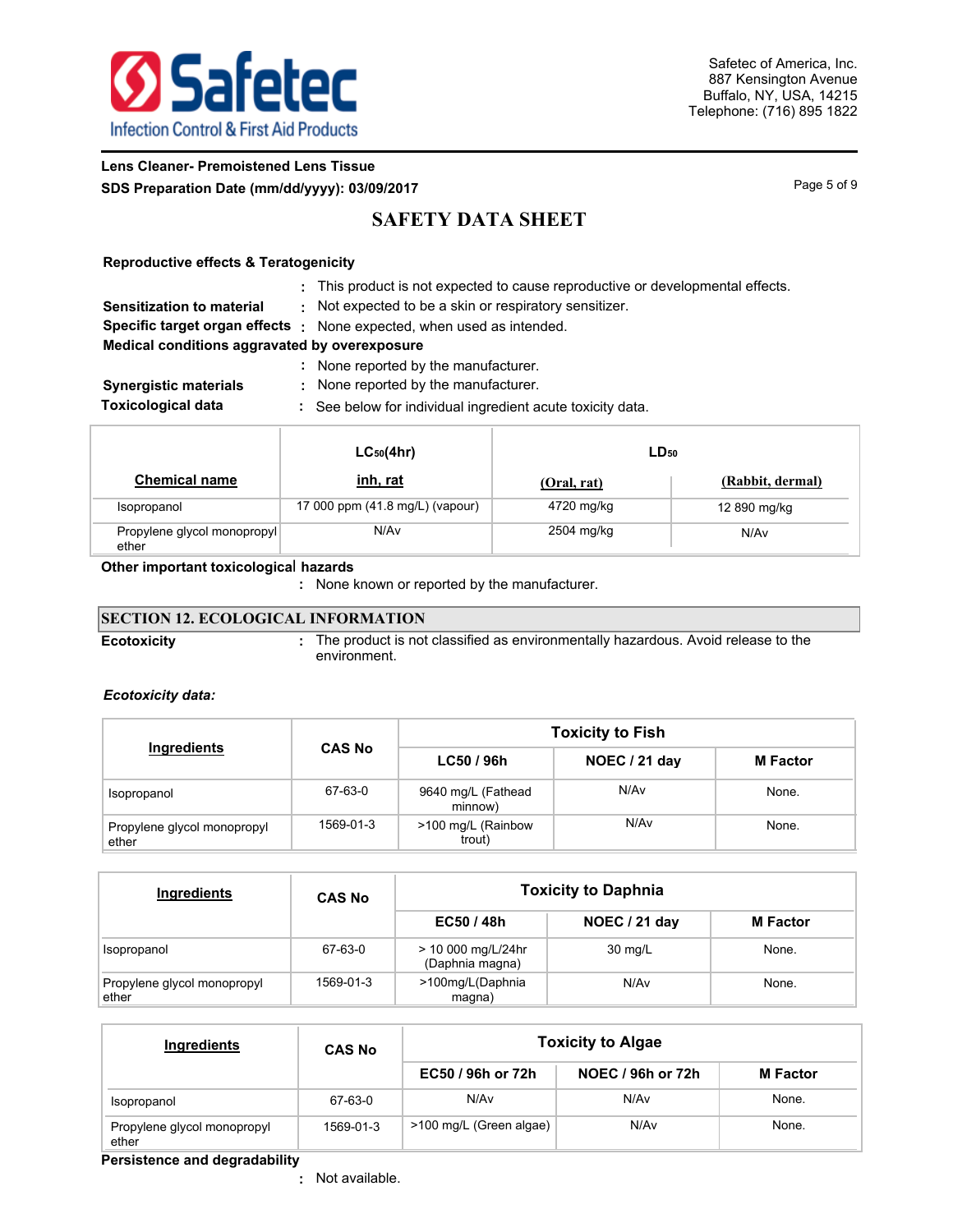

## **Lens Cleaner- Premoistened Lens Tissue SDS Preparation Date (mm/dd/yyyy): 03/09/2017** Page 6 of 9

# **SAFETY DATA SHEET**

| <b>Bioaccumulation potential</b> |  | Not available. |
|----------------------------------|--|----------------|
|----------------------------------|--|----------------|

| <b>Components</b>                                    | Partition coefficient n-octanol/water (log Kow) | <b>Bioconcentration factor (BCF)</b> |  |  |  |  |  |
|------------------------------------------------------|-------------------------------------------------|--------------------------------------|--|--|--|--|--|
| Isopropanol (CAS 67-63-0)                            | 0.05                                            | 1.0                                  |  |  |  |  |  |
| Propylene glycol monopropyl<br>ether (CAS 1569-01-3) | 0.49                                            | 1.7                                  |  |  |  |  |  |
| Mobility in soil                                     | : Not available.                                |                                      |  |  |  |  |  |
| <b>Other Adverse Environmental effects</b>           |                                                 |                                      |  |  |  |  |  |
| : None known or reported by the manufacturer.        |                                                 |                                      |  |  |  |  |  |

# **SECTION 13. DISPOSAL CONSIDERATIONS**

| <b>Handling for Disposal</b> | : Dispose of in accordance with local regulations. |
|------------------------------|----------------------------------------------------|
| <b>Methods of Disposal</b>   | : Dispose of in accordance with local regulations. |
| <b>RCRA</b>                  | : Not applicable.                                  |

## **SECTION 14. TRANSPORTATION INFORMATION**

| <b>Regulatory</b><br><b>Information</b>              | <b>UN Number</b> | UN proper shipping name                                                                                                                                                                                                                                                                                                                                              | <b>Transport</b><br>hazard<br>class(es) | Packing<br>Group | Label |  |
|------------------------------------------------------|------------------|----------------------------------------------------------------------------------------------------------------------------------------------------------------------------------------------------------------------------------------------------------------------------------------------------------------------------------------------------------------------|-----------------------------------------|------------------|-------|--|
| 49CFR/DOT                                            | None             | <b>Consumer Commodity</b>                                                                                                                                                                                                                                                                                                                                            | ORM-D                                   | none             | ORM D |  |
| 49CFR/DOT<br><b>Additional</b><br>information        |                  | Must be a consumer-type product, in Limited Quantity size. Package weight must not exceed 30 kg gross.                                                                                                                                                                                                                                                               |                                         |                  |       |  |
| <b>ICAO/IATA</b>                                     | <b>ID8000</b>    | <b>Consumer Commodity</b>                                                                                                                                                                                                                                                                                                                                            | 9                                       | none             |       |  |
| <b>ICAO/IATA</b><br><b>Additional</b><br>information |                  | Refer to ICAO/IATA Packing Instruction                                                                                                                                                                                                                                                                                                                               |                                         |                  |       |  |
| <b>IMDG</b>                                          | <b>UN1993</b>    | FLAMMABLE LIQUID, N.O.S. (Isopropanol)                                                                                                                                                                                                                                                                                                                               | LQ ground                               | $\mathbf{III}$   |       |  |
| <b>IMDG</b><br><b>Additional</b><br>information      |                  | Must be a consumer-type product, in Limited Quantity size. Package weight must not exceed 30 kg gross.                                                                                                                                                                                                                                                               |                                         |                  |       |  |
| <b>Environmental hazards</b>                         |                  | Special precautions for user : Appropriate advice on safety must accompany the package.<br>This product does not meet the criteria for an environmentally hazardous mixture,<br>÷.<br>according to the IMDG Code. See Section 12 for more environmental information.<br>The home of the booth and condition to America. It of MARRAN TAGE 70 (70 cm of the URA Andre |                                         |                  |       |  |

**Transport in bulk according to Annex II of MARPOL 73/78 and the IBC Code**

**:** Not established.

## **SECTION 15 - REGULATORY INFORMATION**

## **US Federal Information:**

Components listed below are present on the following U.S. Federal chemical lists: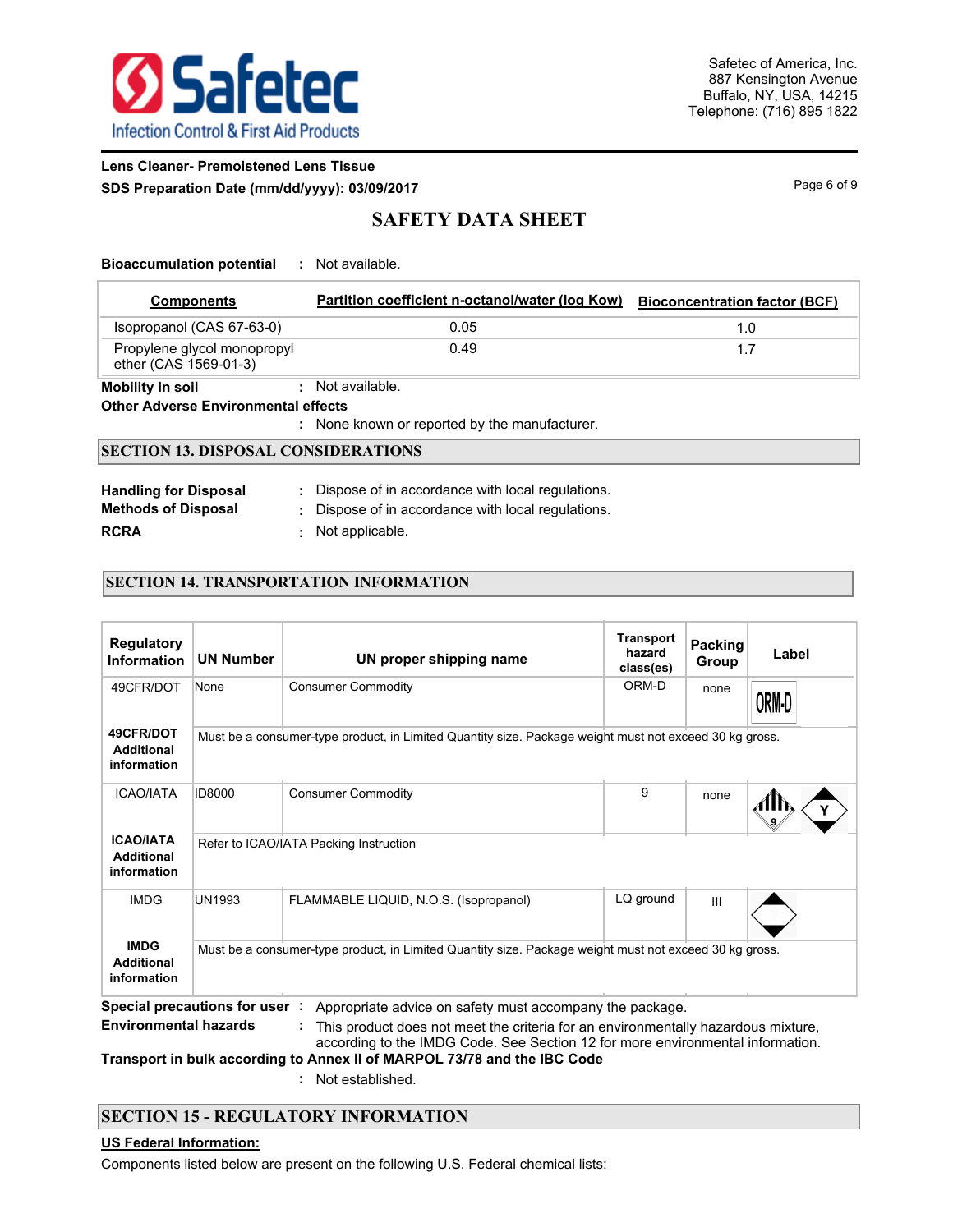

## **Lens Cleaner- Premoistened Lens Tissue SDS Preparation Date (mm/dd/yyyy): 03/09/2017** Page 7 of 9

# **SAFETY DATA SHEET**

| Ingredients                          | CAS#      | <b>CERCLA</b><br><b>TSCA</b><br>Reportable<br>Inventory<br>Quantity(RQ) (40<br>CFR 117.302): |       | <b>SARA TITLE III:</b><br>Sec. 302,<br><b>Extremely</b><br><b>Hazardous</b><br>Substance, 40<br><b>CFR 355:</b> | SARA TITLE III: Sec. 313, 40 CFR<br>372, Specific Toxic Chemical<br>de minimus<br><b>Toxic Chemical</b><br>Concentration |      |  |
|--------------------------------------|-----------|----------------------------------------------------------------------------------------------|-------|-----------------------------------------------------------------------------------------------------------------|--------------------------------------------------------------------------------------------------------------------------|------|--|
| Isopropanol                          | 67-63-0   | Yes                                                                                          | None. | None.                                                                                                           | Yes                                                                                                                      | 1%   |  |
| Propylene glycol<br>monopropyl ether | 1569-01-3 | Yes                                                                                          | N/Ap  | N/Av                                                                                                            | No                                                                                                                       | N/Ap |  |

SARA TITLE III: Sec. 313, Toxic Chemicals Notification, 40 CFR 372: None. Under SARA Sections 311 and 312, the EPA has established threshold quantities for the reporting of hazardous chemicals. The current thresholds are 500 pounds or the threshold planning quantity (TPQ), whichever is lower, for extremely hazardous substances and 10,000 pounds for all other hazardous chemicals.

### **US State Right to Know Laws:**

The following chemicals are specifically listed by individual States:

| Ingredients                          | CAS#      | <b>California Proposition 65</b> |                         | <b>State "Right to Know" Lists</b> |     |     |           |           |           |
|--------------------------------------|-----------|----------------------------------|-------------------------|------------------------------------|-----|-----|-----------|-----------|-----------|
|                                      |           | Listed                           | <b>Type of Toxicity</b> | CA                                 | MA  | ΜN  | <b>NJ</b> | <b>PA</b> | <b>RI</b> |
| Isopropanol                          | 67-63-0   | No                               | N/Ap                    | Yes                                | Yes | Yes | Yes       | Yes       | Yes       |
| Propylene glycol<br>monopropyl ether | 1569-01-3 | No                               | N/Ap                    | No                                 | No  | No  | No        | No        | No        |

### **Canadian Information:**

All components of this product are on the Canadian DSL list. WHMIS Classification: See Section 2.

### **International Information:**

Components listed below are present on the following International Inventory list:

| Ingredients                          | CAS#      | European<br><b>EINECs</b> | Australia<br><b>AICS</b> | <b>Philippines</b><br><b>PICCS</b> | Japan ENCS | Korea<br><b>KECI/KECL</b> | China<br><b>IECSC</b> | NewZealand<br><b>IOC</b> |
|--------------------------------------|-----------|---------------------------|--------------------------|------------------------------------|------------|---------------------------|-----------------------|--------------------------|
| Isopropanol                          | 67-63-0   | 200-661-7                 | Present                  | Present                            | $(2)-207$  | KE-29363                  | Present               | HSR001180                |
| Propylene glycol<br>monopropyl ether | 1569-01-3 | 216-372-4                 | Present                  | Present                            | $(7)-97$   | KE-29773                  | Present               | HSR001420                |

## **SECTION 16. OTHER INFORMATION**

| Legend | : ACGIH: American Conference of Governmental Industrial Hygienists<br>CA: California<br>CAS: Chemical Abstract Services |
|--------|-------------------------------------------------------------------------------------------------------------------------|
|        | CEPA: Canadian Environmental Protection Act                                                                             |
|        | CERCLA: Comprehensive Environmental Response, Compensation, and Liability Act<br>of 1980                                |
|        | CFR: Code of Federal Regulations                                                                                        |
|        | <b>CPR: Controlled Products Regulation</b>                                                                              |
|        | CSA: Canadian Standards Association                                                                                     |
|        | DOT: Department of Transportation                                                                                       |
|        | DSL: Domestic Substances List                                                                                           |

EPA: Environmental Protection Agency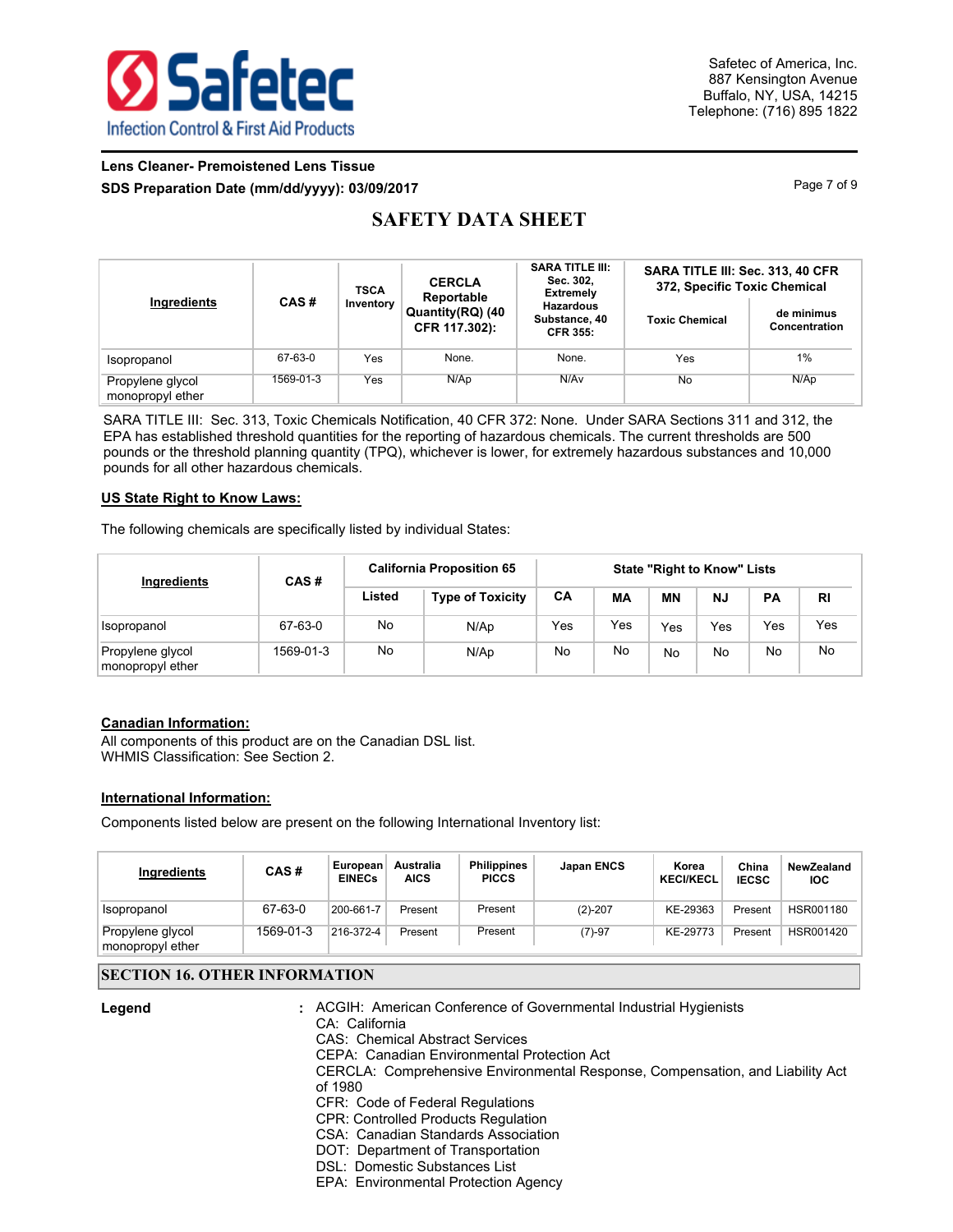

## **Lens Cleaner- Premoistened Lens Tissue SDS Preparation Date (mm/dd/yyyy): 03/09/2017** Page 8 of 9

# **SAFETY DATA SHEET**

|                                           | HMIS: Hazardous Materials Identification System                                |
|-------------------------------------------|--------------------------------------------------------------------------------|
|                                           | <b>HPA: Hazardous Products Act</b>                                             |
|                                           | HSDB: Hazardous Substances Data Bank                                           |
|                                           | IARC: International Agency for Research on Cancer                              |
|                                           | IATA: International Air Transport Association                                  |
|                                           | ICAO: International Civil Aviation Organisation                                |
|                                           | IMDG: International Maritime Dangerous Goods                                   |
|                                           | Inh: Inhalation                                                                |
|                                           | LC: Lethal Concentration                                                       |
|                                           | LD: Lethal Dose                                                                |
|                                           | MA: Massachusetts                                                              |
|                                           | MN: Minnesota                                                                  |
|                                           | N/Ap: Not Applicable                                                           |
|                                           | N/Av: Not Available                                                            |
|                                           | NFPA: National Fire Protection Association                                     |
|                                           | NIOSH: National Institute of Occupational Safety and Health                    |
|                                           | NJ: New Jersey                                                                 |
|                                           | NOEC: No observable effect concentration                                       |
|                                           | NTP: National Toxicology Program                                               |
|                                           | OECD: Organisation for Economic Co-operation and Development                   |
|                                           | OEL: National occupational exposure limits                                     |
|                                           | OSHA: Occupational Safety and Health Administration                            |
|                                           |                                                                                |
|                                           | PA: Pennsylvania                                                               |
|                                           | PEL: Permissible exposure limit                                                |
|                                           | PPE: Personal Protective Equipment                                             |
|                                           | RCRA: Resource Conservation and Recovery Act                                   |
|                                           | RI: Rhode Island                                                               |
|                                           | RQ: Reportable Quantity                                                        |
|                                           | RTECS: Registry of Toxic Effects of Chemical Substances                        |
|                                           | SARA: Superfund Amendments and Reauthorization Act                             |
|                                           | SDS: Safety Data Sheet                                                         |
|                                           | STEL: Short Term Exposure Limit                                                |
|                                           | TDG: Canadian Transportation of Dangerous Goods Act & Regulations              |
|                                           | TLV: Threshold Limit Values                                                    |
|                                           | TWA: Time Weighted Average                                                     |
|                                           | WEL: Workplace Exposure Limit                                                  |
|                                           | WHMIS: Workplace Hazardous Materials Identification System                     |
| References                                | 1. ACGIH, Threshold Limit Values for Chemical Substances and Physical Agents & |
|                                           | Biological Exposure Indices for 2016                                           |
|                                           | 2. International Agency for Research on Cancer Monographs, searched 2016       |
|                                           | 3. Canadian Centre for Occupational Health and Safety, CCInfoWeb databases,    |
|                                           | 2016(Chempendium, HSDB and RTECs).                                             |
|                                           | 4. Material Safety Data Sheets from manufacturer.                              |
|                                           | 5. US EPA Title III List of Lists - 2016 version.                              |
|                                           | 6. California Proposition 65 List - 2016 version.                              |
|                                           | 7. OECD - The Global Portal to Information on Chemical Substances -            |
|                                           | eChemPortal, 2016.                                                             |
| Preparation Date (mm/dd/yyyy)             |                                                                                |
|                                           | 03/09/2017                                                                     |
|                                           |                                                                                |
| Other special considerations for handling |                                                                                |
|                                           | : Provide adequate information, instruction and training for operators.        |